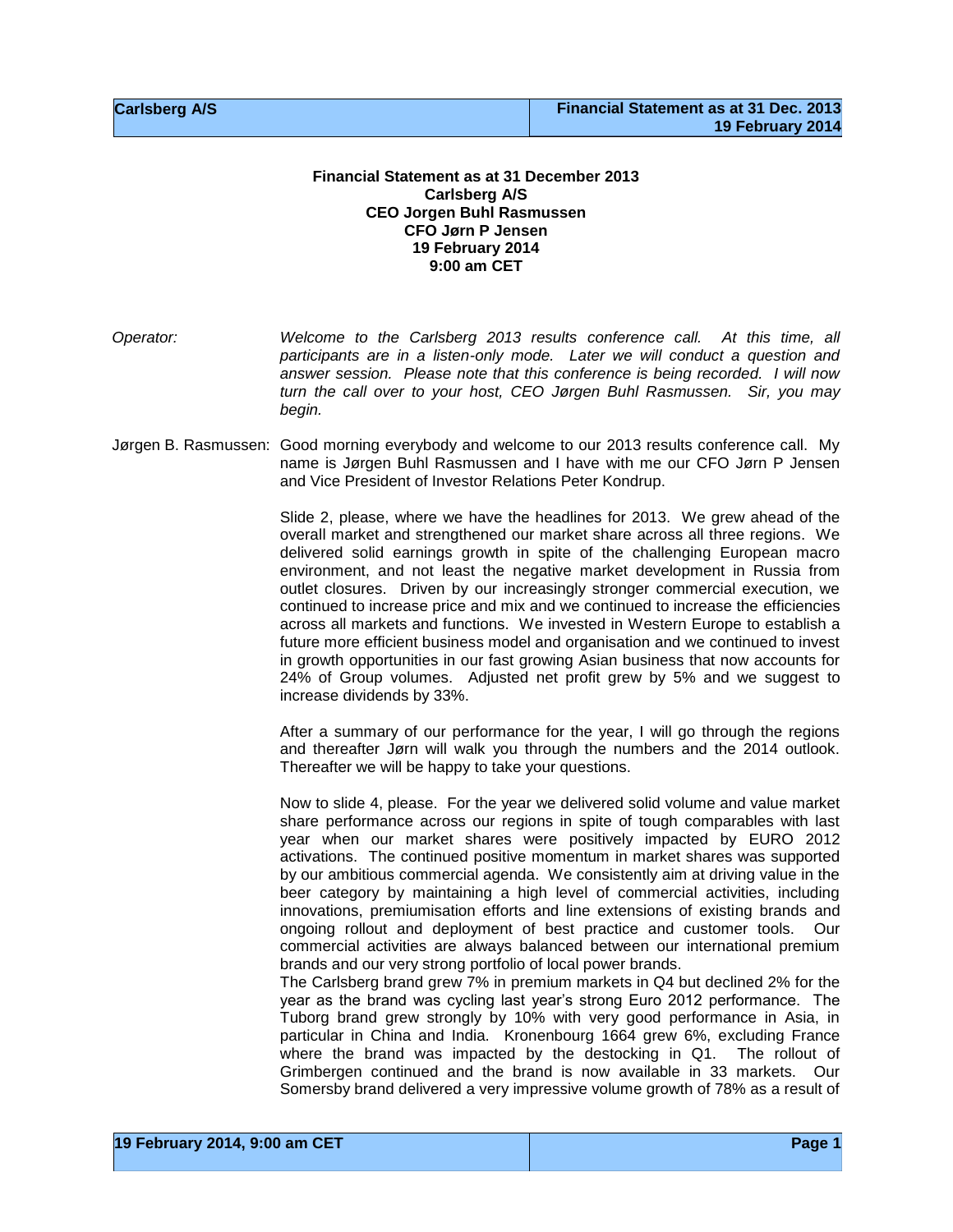the increased geographical footprint, line extensions and continued activations. The brand is now available in 40 markets globally.

Slide 5, please. Beer volumes for the year declined by 1%. Organically, volumes declined by 2% with growth in Asia and volume decline in Eastern and Western Europe driven by total market development, especially in Eastern Europe.

Slide 6. Net revenue grew organically 1%, supported by a 2% positive price/mix. All three regions delivered organic operating profit growth with particularly strong performance in Asia and Western Europe. In total, operating profit grew organically by 5% but, adjusting for the approximately 350 million BSP1-related costs and the impact from the French stocking movements, operating profit grew organically by 11%. Q4 operating profit growth was even stronger at 17%, driven by all regions, phasing within 2013, and efficiency deliveries within supply chain functions. The negative currency impact accelerated during the year, resulting in a full year operating profit impact of minus 4%. In Q4, the currency impact was minus 9%.

Now to slide 8, please, and a few comments on our regions. Our Western European business delivered a very solid performance. We continued to strengthen our overall market share for the third consecutive year and in 2013, we even managed to do so in spite of cycling the strong EURO 2012 performance in the first half last year. The Western European beer markets declined by an estimated 2% for the year. In general, the market environment remained challenging as consumer spending in most markets continued to be relatively weak despite signs of slightly improved macroeconomy during the year. Our beer volumes declined organically by 3% as a result of the challenging markets and the French destocking in Q1. Adjusting for the latter, our volumes declined by an estimated 2% for the year and were flat for Q4. Net revenue grew organically by 1%. This was driven by a positive 3% price/mix. We successfully utilised our value management tools and carried out price increases in addition to bringing innovations to the market and delivering strong execution. Across the region, our focus on driving value in the category is clearly paying off. Our nonbeer volumes grew organically by 2%, primarily due to a strong performance of Somersby.

Operating profit grew organically by 4% with a 9% growth in Q4. This was achieved through several factors, including continued improvement in service levels and cost benefits from the centralised supply chain organisation, growing market shares, a tight cost control and the positive price/mix. This more than offset the negative impact from the BSP1-related cost and the French stocking movements. Adjusting for these, organic operating profit would have increased by double-digit percentages. We managed to keep margins flat despite the BSP1 cost and the French stocking movements.

Now slide 9 and a few market-specific comments. The beer markets grew slightly in the Nordics, helped by good weather in Q3. We continued to gain market share in Norway, Sweden and Finland, driven by strong commercial execution. In Denmark, we lost overall share due to a temporary delisting at one off-trade customer. Excluding this customer, we also gained market share in Denmark, driven by strong portfolio management and optimisations. Norway and Sweden implemented BSP1 with no major business disruptions.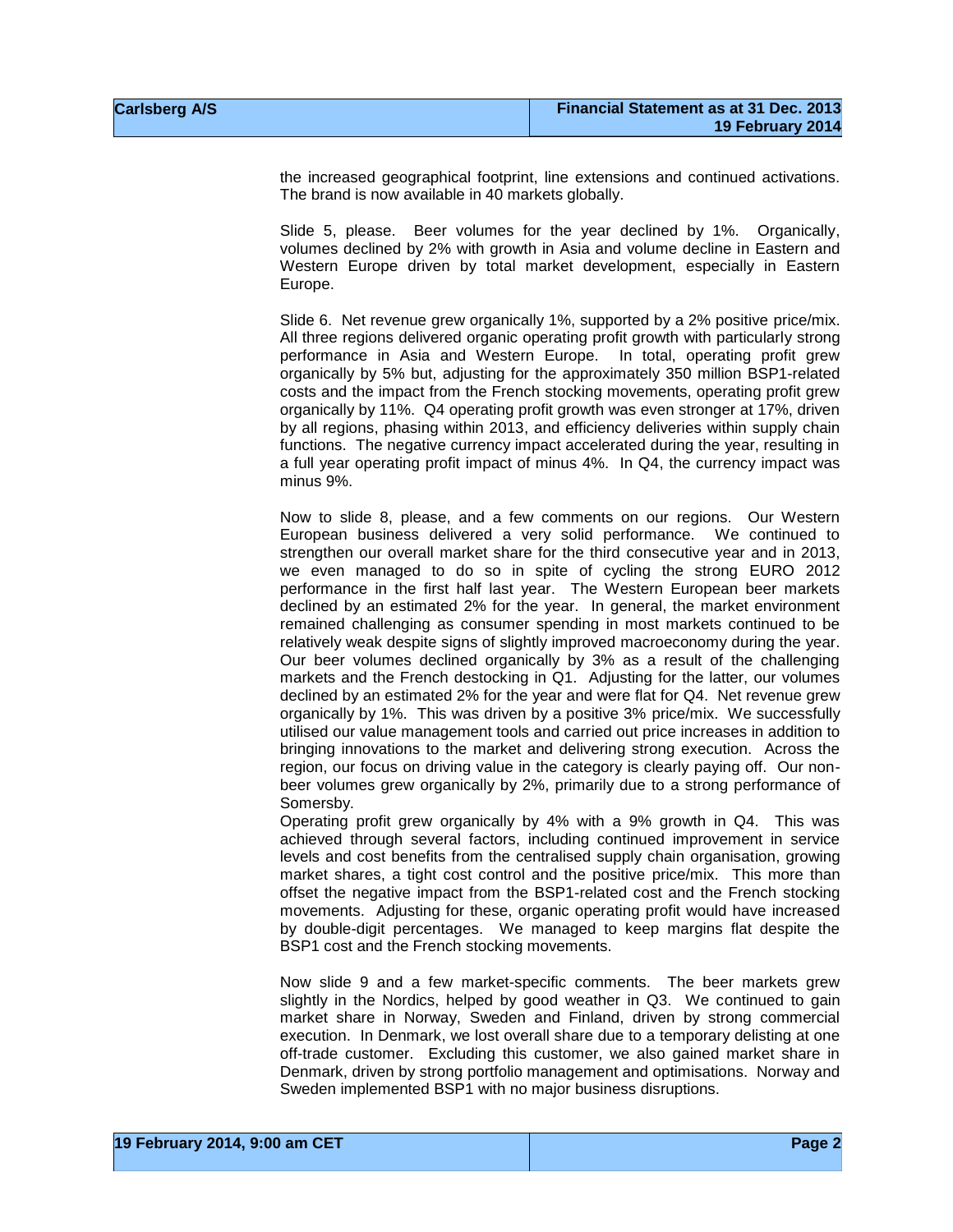We continued our very strong performance in Poland and grew volumes by 5% in spite of a slightly declining market. Through a balanced approach to how we support our brands in our portfolio and combined with our value management efforts, we managed to strengthen our volume as well as our value market share. The strong performance was driven by our local power brands as the Carlsberg brand faced tough comps with last year's EURO 2012. Somersby also continued its successful performance in Poland.

The French market declined by an estimated 3% to 4%. Adjusting for the destocking in Q1, our volumes declined by around 4%. Driven by a very satisfactory performance of our premium brand portfolio, our market share grew in the second half in both volume and value terms for the first time in a long period. The launch of Tuborg Skøll, good Grimbergen performance and 1664 line extensions were all important contributors.

The UK market was marginally down. Our market share declined slightly as we continued to gain market share in the on-trade but saw our off-trade market share decline. However, this was as expected due to last year's very good Q2 performance related to the EURO 2012 activations. We continued to strengthen our portfolio and the launch of Carlsberg Citrus and Somersby were two important launches. The UK business is going live with BSP1 in March.

Now slide 10 and Eastern Europe. The Eastern European beer markets were difficult in 2013 due to not least the Russian outlet closures and a general macroeconomic slowdown across several markets in the region. Our beer volumes declined 5%. In Q4, our volumes declined by 9%, mainly due to Russia which I will address shortly. Net revenue declined organically by 4%. Price mix grew by 1% for the year and plus 6% in Q4. As expected, price/mix improved throughout the year. Driven by a very focused agenda in our Eastern European organisation, we delivered a very satisfactory plus 2% organic operating profit growth and a strong 120 basis point operating profit margin improvement. This was achieved despite the substantial headwind from the negative volume development. The earnings and margin improvement were mainly a result of a continuous tight cost control, slightly lower marketing expenses due to last year's EURO 2012, and also significant efficiency improvements as we continuously adapt the cost structure to the market environment.

Now slide 11 and Russia. The Russian market has, over the last couple of years, been impacted by the significant changes in the retail landscape. The underlying trend in the market is a continual shift from the typical Eastern European traditional trade into modern trade as the larger supermarket chains are expanding and constantly opening new stores. However, traditional trade still accounts for around two-thirds of the total market. The trend was further accelerated in 2012 and 2013 due to the changed regulation that so-called nonstationary outlets from 1 January 2013 no longer were allowed to sell beer and consequently many of them closed. That impacted consumer off-take more than expected in 2013 and was the main reason behind the estimated 8% market decline. Nearly all outlets that were supposed to close had closed down by the end of 2012 and therefore the impact of outlet restrictions should not really influence market development in 2014. Therefore, we should be back to the more normal underlying long-term trend that consumers move from the traditional trade into modern trade.

Slide 12. In this difficult market environment, our Russian business in fact performed very well. We kept executing on a very busy commercial agenda in Russia, including a high level of innovations, strong focus on in-store activations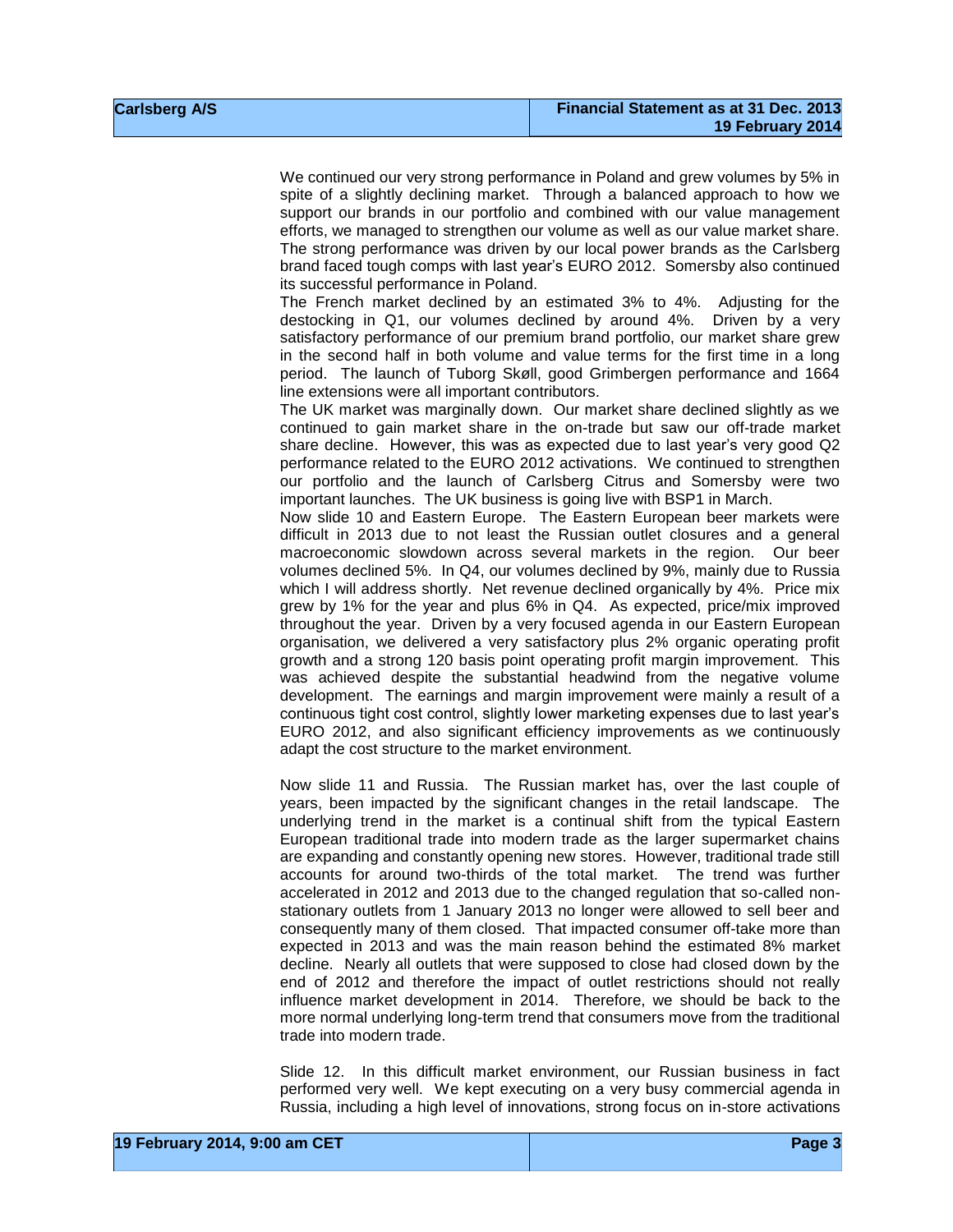and implementation of value management tools. As a result of these efforts, we strengthened our Russian market share by approximately 30 basis points to 38.6% market share. Our value market share improved even more. In Q4, our volume market share was largely flat while our value market share grew by approximately 50 basis points. We strengthened our share in both the modern and the traditional trade and achieved particularly strong growth in the super premium and mainstream segments. Innovations such as Baltika Praha and Munich and brands such as Baltika Zero, Zatecky Gus and Holstein attained very good results. We activated our sponsorship of the Sochi Olympic Games as well as the Russian National Hockey League throughout most of the year, promoting the sponsorships in-store and on our packaging materials.

The Russian market continued to be very challenging and declined by an estimated 8% for the year and an estimated 7% for Q4. The decline was mainly due to the aforementioned outlet restrictions which were further compounded by a slowdown in the Russian economic growth and consumer sentiment in the second half of the year. 2013 turned out to be the weakest year-on-year development for the Russian economy since 2009. Our Russian shipments declined by 7%. The impact from stocking movements at distributors was limited. Our price/mix grew by 6% in Q4 and plus 1% for the full year, driven by the price increases in March, May, June and September.

A brief comment on Ukraine where the market declined 7-8% due to the economic slowdown and bad weather. Our market share was flat despite tough comparables and new entrants to the market. During the year, also in Ukraine, we launched a number of innovations.

Now to slide 13 and Asia, please. We continued to see market growth across the Asian region. We improved our regional market share which was a result of a continued high level of commercial activities and investments, including the ongoing rollout of our international premium portfolio, premiumisation efforts of local power brands and a further strengthening of our sales capabilities. The Carlsberg and Tuborg brands continued to perform very well in Asia. The Carlsberg brand grew 12% in the premium markets, mainly driven by China and India. Tuborg grew 66% and exceeded the 2 million hectolitre mark in the region. The Tuborg growth was driven by China and India.

We achieved a 6% organic beer volume growth and 12% growth including acquisitions. Organic volume growth picked up in Q4 and was 10%, mainly due to a strong Tuborg performance in India and China, strong growth in Laos, phasing in Malaysia due to financial budget discussions and an earlier sell into the Chinese New Year versus last year. Organic revenue growth was up 14% driven by the volume growth and a very favourable price/mix. The latter was due to good performance of our premium brands, premiumisation of local power brands, price increases and value management efforts. Organic operating profit grew by 21% and reported operating margin improved by 100 basis points in spite of higher sales and marketing investments, especially in China, related to the Tuborg expansion. China, Indochina and Nepal were significant contributors to the strong growth.

Now slide 14 and China. During 2013 we took several steps in China to enable us to capture the long-term value growth opportunities of this market. In December, we concluded the partial takeover of our Chongqing Brewery Company and now hold 60% of the company. We increased our ownership in the Lanzhou, Qinghai and Tibet joint ventures and also in December, we announced the acquisition of Chongqing Brewery Group Assets Management,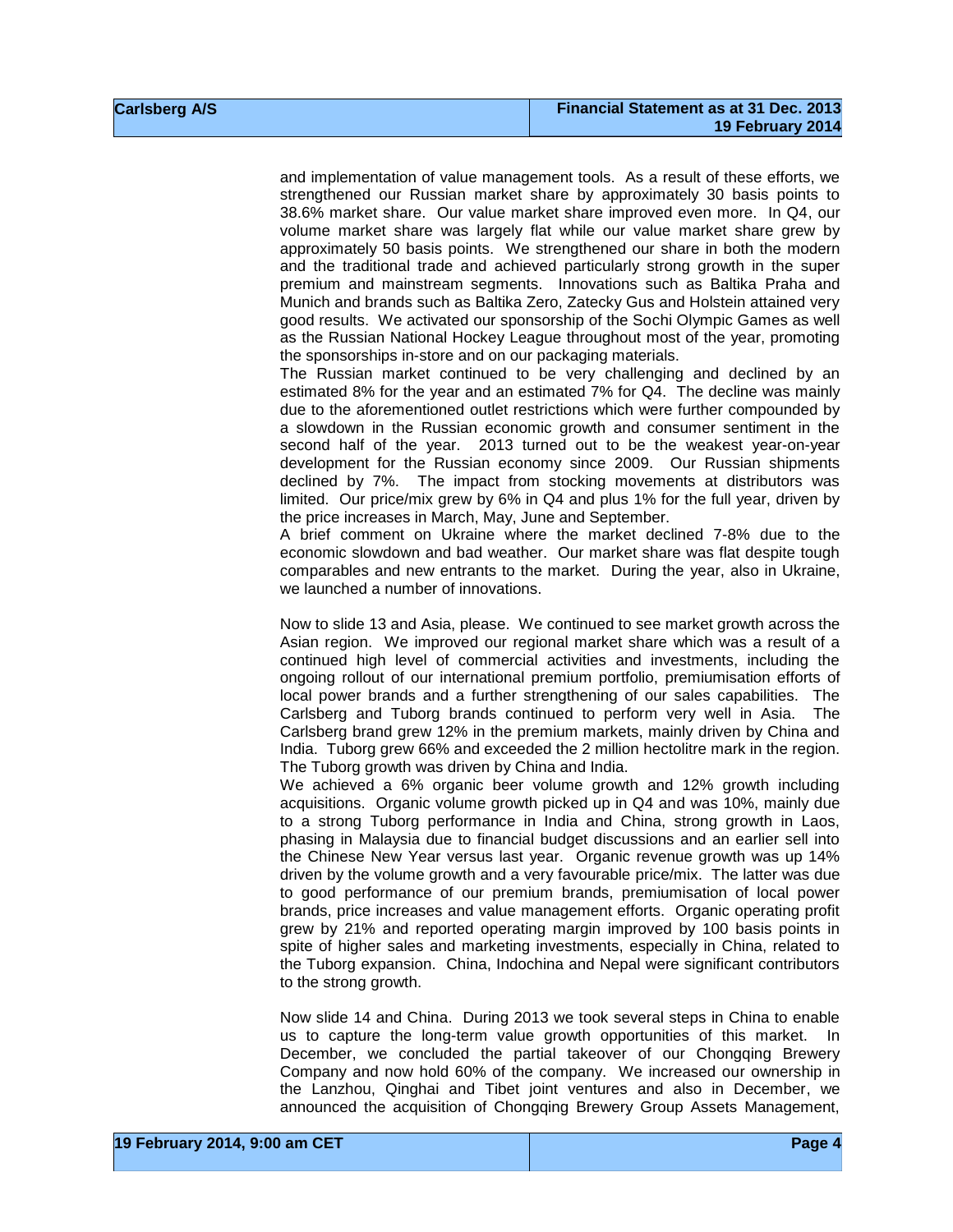the so-called Eastern Assets, which will strengthen our position in eastern China. Following these transactions and assuming approval of the Eastern Assets purchase, we will be operating 47 breweries in China, have a staff of more than 13,000 employees and an annual beer volume of approximately 30 million hectolitres. The process of integrating Chongqing Brewery Company into the Carlsberg Group has begun and is on track.

In addition to these structural changes, we continued to develop our business organically, both in terms of improving efficiencies and in strengthening the business commercially. As a result, we closed two breweries in the Xinjang province, we put significant resource behind the Carlsberg and Tuborg brands, we invested in our strong local power brands and continued to roll out our capability building programmes. For 2013, our Chinese business delivered 4% organic volume growth. Including acquisitions, the volume growth was 14%. Profitability strengthened due to the positive leverage impact, price/mix and efficiency improvements.

Slide 15 and the other Asian markets. Our beer volumes in Indochina grew organically by 8% due to strong performance in Laos and Cambodia, driven by continued market growth and strong performance of our local brands BeerLao and Angkor. In Vietnam, the rejuvenation of the Huda brand was successfully executed. Our volume growth in India was a strong 18%, driven by continued growth of the Carlsberg and Tuborg brands. Our market share is now 8% and we have a number 2 position in seven Indian states and in six states, our market share is 20% or above. In Malaysia and Singapore, we continue to drive the premiumisation of our portfolio which included a further emphasis on our international premium brands. In Myanmar we began the construction of a greenfield brewery as the first international brewer. The building is progressing according to schedule and the brewery will be operational in the second half of 2014.

With this, I would like to hand over to Jørn who will now walk us through the financials.

Jørn P. Jensen: Thank you, Jørgen. Please turn to slide 17. Market conditions were challenging across Eastern and Western Europe but all three regions contributed to organic operating profit growth of 5% or 11% adjusted for BSP1 costs and French stocking movements. Adjusted net profit grew by 5% and was driven by a positive price/mix, growth in gross profit per hectolitre and lower net financial costs. In 2013, BSP1 went live in Sweden and Norway and we are now in the final preparation stage for the UK. We are very pleased with the implementation process so far which has had no major disruption on the daily business operations. The BSP1 project is a very important step in our transformation of the Western European business setup and a key enabler for growth and profitability in the coming years. As always, we have a very busy agenda ahead of us in the years to come. As

already mentioned, there is the change of the Western European business model and organisation. In Russia we have a very strong business that delivers excellent performance despite market headwinds. We will continue to strengthen this business to drive further value. In Asia we develop and invest in our business in order to capture the growth potential which we see in the region. Finally, our relentless pursuit of efficiency improvements across the Group and execution of our ambitious commercial agenda continue.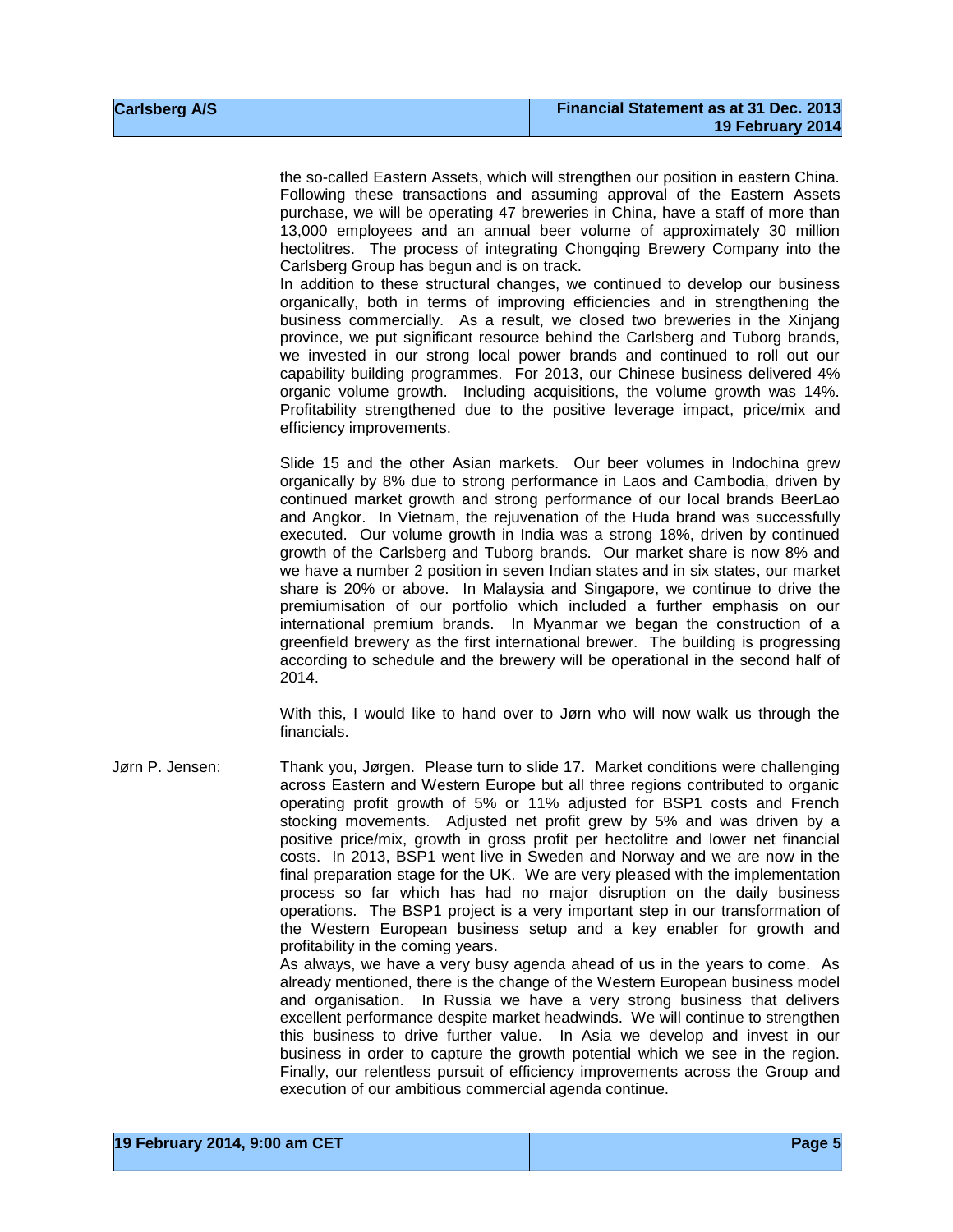Now slide 18 and the income statements. Organic net revenue increased by 1% or 846 million, with particularly strong contribution from Asia. Acquisitions were 1.3 billion and primarily related to Nordic Getränke in Germany. The largest contributors to the negative currency impact were the Russian, UK and Malawi currencies. COGS per hectolitre were up organically by less than 1%, i.e. gross profit per hectolitre was up 5% in organic terms. Organic gross profit margin improved by 100 basis points and reported gross profit margin increased by 40 basis points. Organic Opex grew by 2%. BSP1-related costs in 2013 were approximately 350 million, which was in line with our plans. Excluding these costs, organic operating expenses would in total have been flat, with Western and Eastern Europe down, driven by efficiency improvements, and Asia up, driven by growth in investments and future growth.

All in all, organic operating profit growth was 509 million or 5%. Asia accounted for approximately half of the profit growth. Eastern Europe contributed positively despite declining volumes due to the difficult market conditions and Western Europe due to positive price/mix and efficiency improvements. Reported operating profit was up 1% due to the negative currency impact.

Now to slide 19. Net interest costs were down 141 million compared to last year while other financial items were down 98 million. In total, net financials were impacted by lower average funding costs. Non-controlling interests declined by 158 million due to the buyout of the Baltika minorities in 2012. Tax rate was around 24%. So all in all, reported net profit was 5.5 billion. Adjusting for special items after tax, net profit was 5.8 billion, up 5%.

Now to cash flow on slide 20. The sum of the first three lines, EBITDA including other non-cash items, adds up to 14.4 billion, which is a little higher than last year. The change in trade working capital was plus 627 million. For the past several years we have continuously reduced the average trade working capital during the year and at the end of 2013, it was down to 0.2% of net revenue compared to 1% end last year. Other working capital was minus 884 million and was primarily impacted by an extraordinary increase in prepayments and a decrease in debt to public authorities. Paid net interests were 2.1 billion, which was a little higher than last year and higher than expected interest due to the phasing of interest payments. All in all, cash flow from operations was 9.1 billion where most of the decrease to last year were either one-offs or phasing.

Slide 21, please. Net Capex was 6.1 billion. As stated on the slide, Capex were allocated to capacity expansion in Asia and Poland, greenfield constructions in Asia, different projects in Western Europe to improve structure and efficiency, and sales investments. Net acquisitions amounted to minus 2.7 billion and were mainly related to the acquisition of 30.3% of the shares in Chongqing Brewery and prepayments related to the acquisition of the Eastern Assets in China. All in all, free cash flow was 200 million. The significant difference versus last year was due to the China acquisitions, the proceeds from the divesture of the Copenhagen brewery in 2012, higher Capex and the lower operating cash flow. Net interest-bearing debt was 34.6 billion, based on restated numbers.

Now to slide 22. For 2013 we are proposing a 33% increase in dividend to DKK 8 per share. That means that since 2009 we will have increased dividends by an average 18% per year. With a 5% adjusted EPS increase, the pay-out ratio is then increasing from 16% to 21%. With our recently implemented dividend policy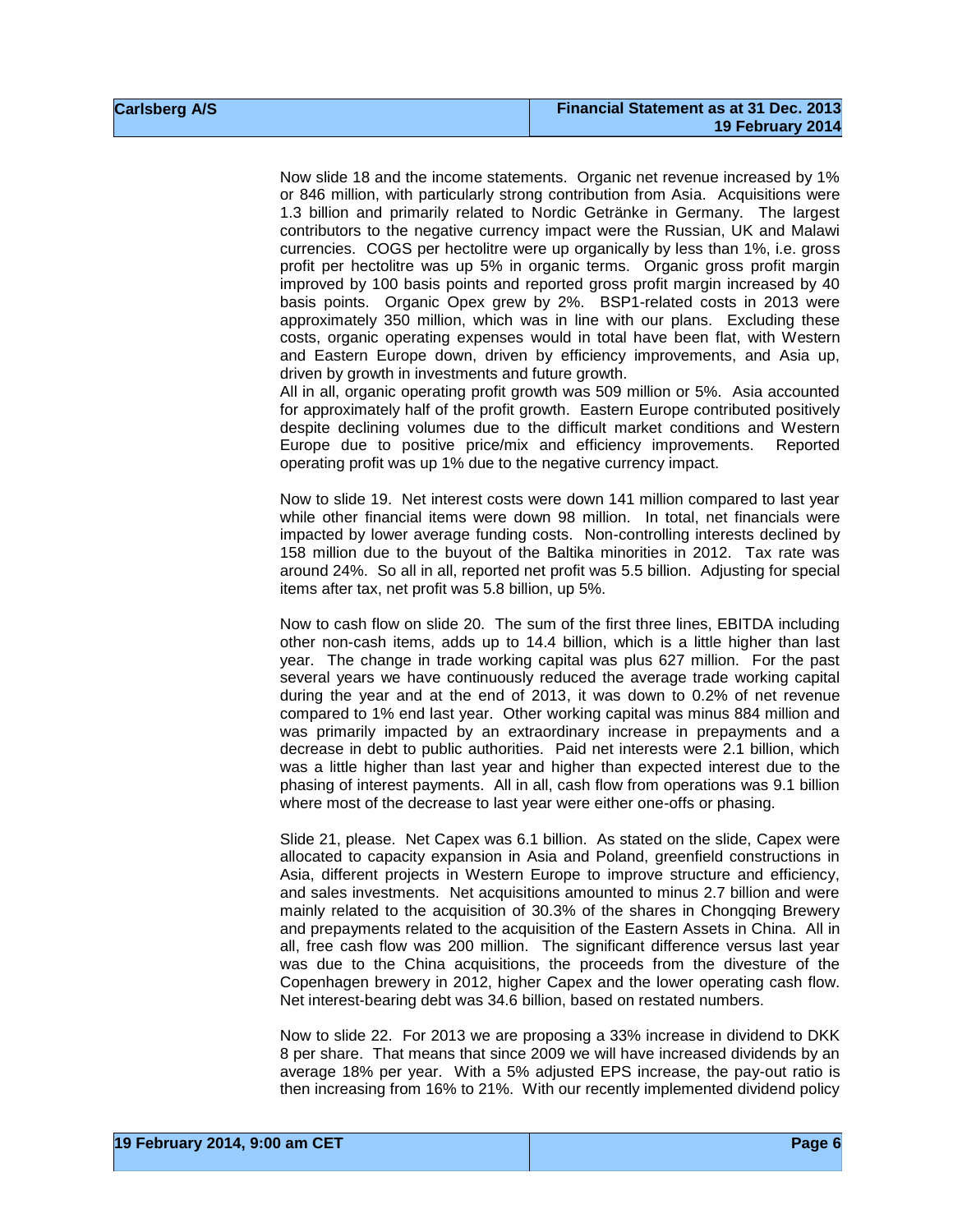of a pay-out ratio of at least 25% within two years, we expect another sizeable increase in dividends for next year.

Now to slide 24 and the outlook. Please note that the outlook was based on the restated 2013 P&L that you can find in the appendix to the announcement and to this presentation. The restated P&L includes the accounting changes related to the pro-rata consolidated companies which reduce operating profit by 121 million but have no impact on net profit. Please also remember that the consolidation of Chongqing and Eastern Assets in China will lead to higher volumes, revenue and EBIT but dilute average revenue per hectolitre and operating margin in Asia. In that sense, the negative country mix from a relative margin perspective only will be more material in 2014.

For 2014 we assume a slightly declining Western European market, a Russian market that will decline low-single-digit and that growth in Asia will continue in line with 2013. COGS per hectolitre is assumed to decline slightly, mainly due to currency impacts. In organic terms, COGS is assumed to be flatish. BSP1 related costs are expected to be 450-500 million. All-in coupon, tax rate and Capex are expected to be quite similar to 2013. Based on these assumptions, we expect a high-single-digit percentage growth in organic operating profit in 2014. Including the acquisition impact from Chongqing and the assumed significant currency headwind, reported operating profit is expected to grow by a mid-single-digit percentage. As always, we are basing our EUR/RUB currency assumption on average Bloomberg forward rates. Adjusted net profit or clean EPS is expected to grow by mid-single-digit percentages.

- Jørgen B. Rasmussen: Thank you, Jørn. That was basically all for today. To summarise, we grew ahead of the overall markets and strengthened our market share across all three regions. We delivered solid earnings growth in spite of the challenging European macro environment and not least the negative market development in Russia from outlet closures. Driven by our increasingly stronger commercial execution, we continued to increase price and mix and we continued to increase the businesses across all markets and functions. We invested in Western Europe to establish a future more efficient business model and organisation and we continued to invest in growth opportunities in our fast growing Asian business that now accounts for 24% of Group volumes. Adjusted net profit grew by 5% and we suggest to increase dividends by 33%. Now we are happy to take your questions.
- *Operator: Thank you. We will now begin the question and answer session. If you have a question, please press star then 1 on your touchphone phone. If you wish to be removed from the queue, please press the hash key or the pound sign. If you are using a speakerphone, you may need to pick up the handset first before pressing the numbers. Once again, if you have a question please press star then 1 on your touchphone phone.*

*Ian Shackleton from Nomura is on line with a question.*

Ian Shackleton: Good morning, gentlemen. Three questions around Russia. How do you see price increases coming through in Russia this year? It is a similar duty increase. Should we think about it being similar to 2013 in terms of the phasing? Secondly, it was held share in Q4 rather than gained share. How is the competitive position shaping up? Is there more competitive activity? The final question was really around regulation. It has all gone very quiet. If anything, there was some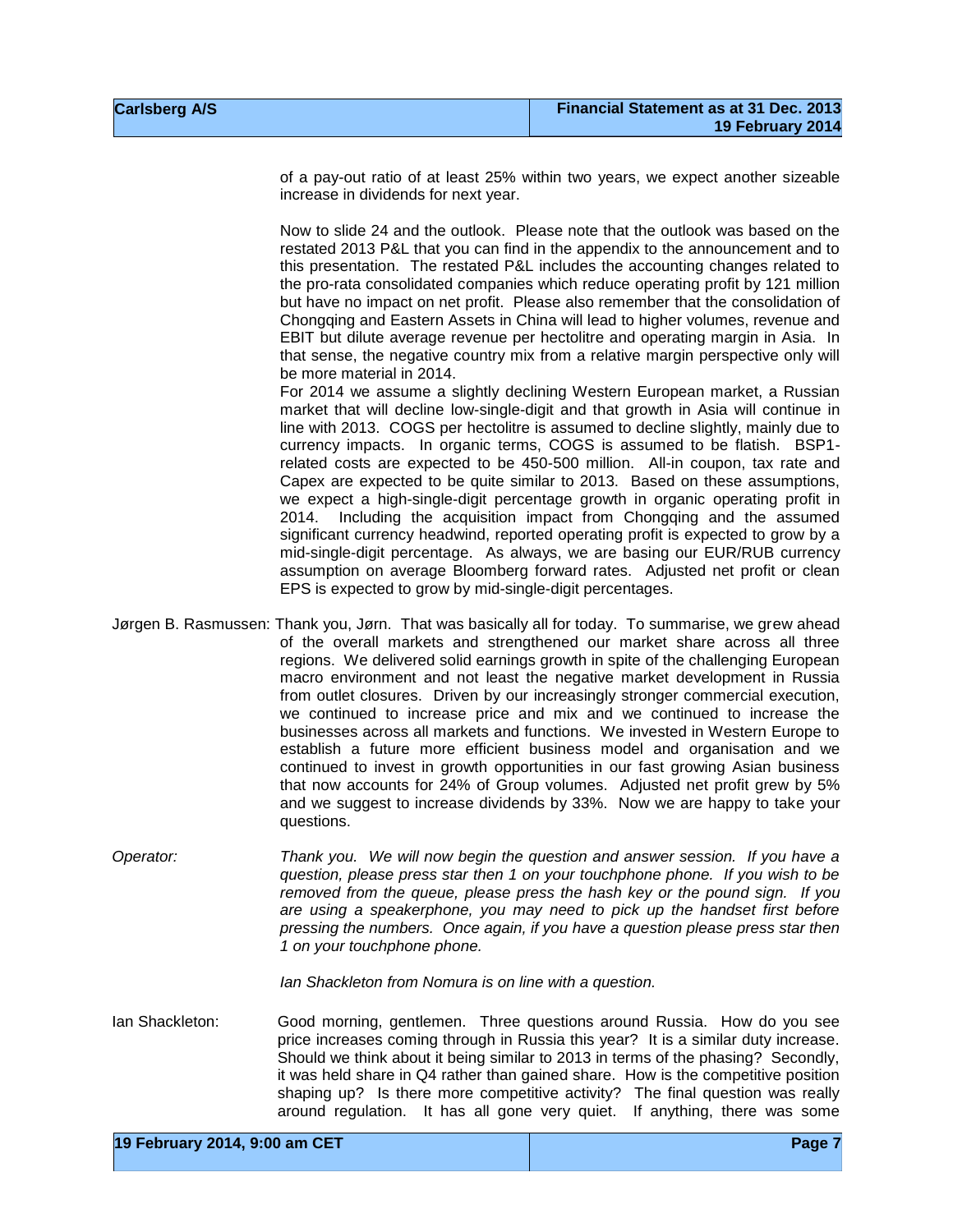| <b>Carlsberg A/S</b> | Financial Statement as at 31 Dec. 2013 |
|----------------------|----------------------------------------|
|                      | 19 February 2014                       |

commentary about possibly allowing beer into the stadiums for the World Cup in 2018. How do you see the regulatory situation at the moment?

Jørgen Buhl Rasmussen: Thanks, Ian. The first question about price increase. The impact of the duty increase is slightly lower than what we saw in 2013. It is about a 20% increase on the duty. Last year it was 25%. So we probably have to take about a 5% price increase on average to cover the duty increase. We will take something on top of that, but don't really want to make more comments on our pricing plans for 2014 apart from that.

> Our share development was up for the year and, yes, our share was flat for Q4. As I have said again and again, don't look at market share by month or by quarter; look at trend lines. So, don't read into it, let's say, that the competitive scene has changed in Q4 versus average for the full year. I think it is just about sometimes what we have in terms of activities, phasing activities between us and competition. I would say, in general, it is still a competitive market but I don't see a change in the level of competition or the level of price aggressiveness in Q4 versus earlier in the year.

> On regulation, all the regulation that has been implemented in the last few years was something that was discussed two, three years ago and that is what is being implemented or has been implemented. We don't see any signs of new regulation. The only topic still being still discussed would be PET and you saw the industry came forward with a proposal not to have the very big sizes in strong beer to begin with and that is still under discussion, but I would say no new news on regulation.

> There have been some positive steps as you referred to, Ian, on the World Cup and maybe allowing beer to be sold in stadiums in preparation up to the World Cup. That is, of course, a positive move. I think, in general, we can say the dialogue has improved between the industry and government on regulation and we haven't really seen new ideas coming up in the last few years in the beer category.

- Ian Shackleton: Just to go back on the prices, I think you had a price increase in September and that obviously helped the Q4 price/mix. Have you had any more this year so far?
- Jørgen Buhl Rasmussen: We had one very late in December on some products, but in general you can say if you look at Nielsen consumer price, our price year-on-year would be up by about 10-11% consumer price-wise and that is more or less in line with the average for markets, with some differences between the different players.
- Ian Shackleton: Very good. Thank you.
- Operator: Trevor Stirling from Sanford C Bernstein is on line with a question.
- Trevor Stirling: Two questions from my side, gentlemen. The first one is, Q4 in Russia the market was down I think 7%, you estimated, and your shipments were down 13% and your share was broadly flat year-on-year. Does that imply a little bit less stocking up towards the end of the year than there was in the prior year? The second question is I think in the special items there is a DKK 200 million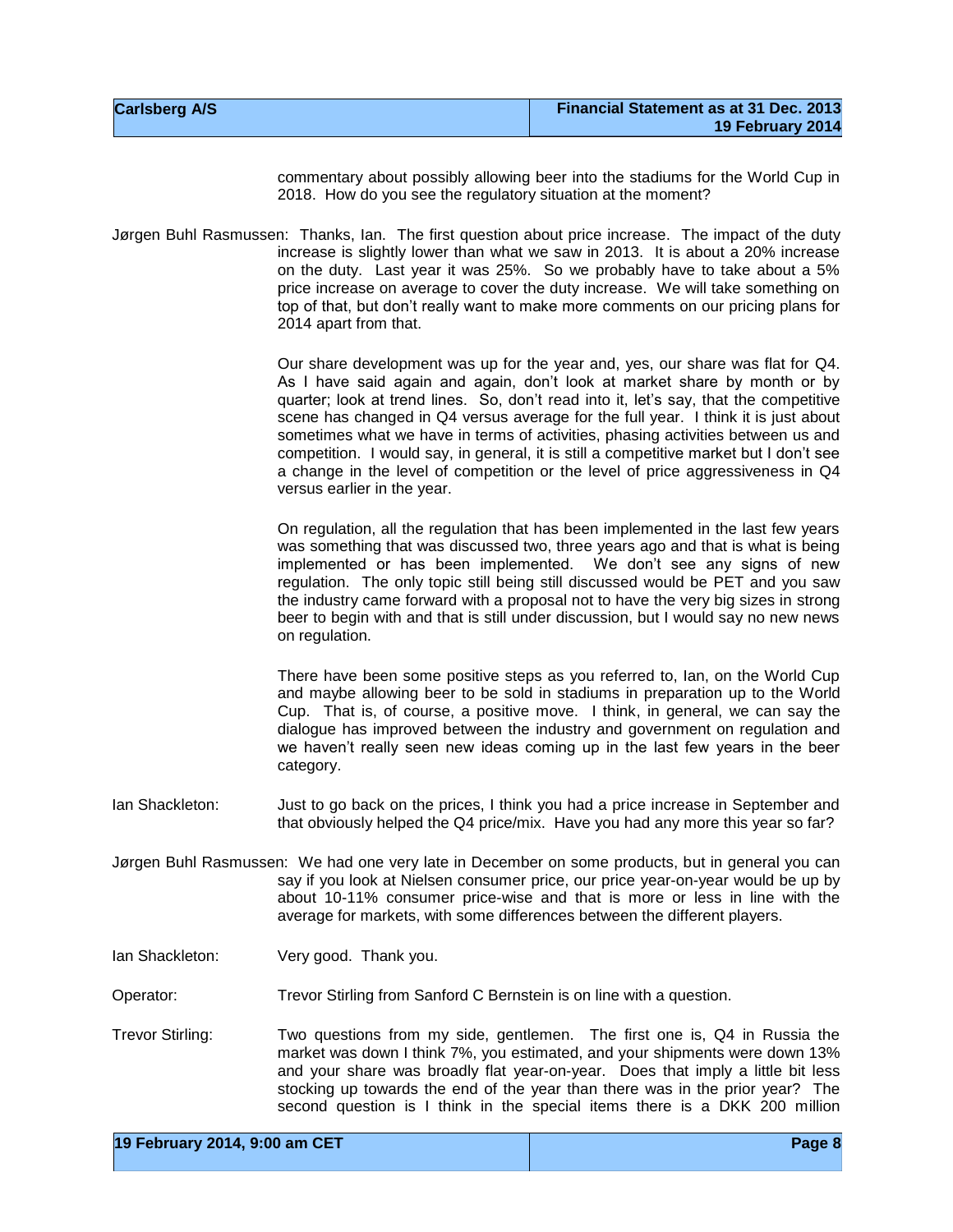| <b>Carlsberg A/S</b> |                                                                    | Financial Statement as at 31 Dec. 2013<br>19 February 2014                                                                                                                                                                                                                                                                                                                                                                                                                                                                                                                                                                                                                                                                                                                                                                                  |
|----------------------|--------------------------------------------------------------------|---------------------------------------------------------------------------------------------------------------------------------------------------------------------------------------------------------------------------------------------------------------------------------------------------------------------------------------------------------------------------------------------------------------------------------------------------------------------------------------------------------------------------------------------------------------------------------------------------------------------------------------------------------------------------------------------------------------------------------------------------------------------------------------------------------------------------------------------|
|                      | wonder if you could just give a little bit of colour on that.      | impairment charge on trademarks. I know it is not a huge amount of money but I                                                                                                                                                                                                                                                                                                                                                                                                                                                                                                                                                                                                                                                                                                                                                              |
| Jørn P Jensen:       |                                                                    | Trevor, to the first question the answer is yes. So in absolute volume terms of<br>course it is slightly lower stocking because the market is lower now than it was a<br>year ago. In forward looking days, it is the same as it was going out of 2012.                                                                                                                                                                                                                                                                                                                                                                                                                                                                                                                                                                                     |
| Trevor Stirling:     | Understood. Thank you.                                             |                                                                                                                                                                                                                                                                                                                                                                                                                                                                                                                                                                                                                                                                                                                                                                                                                                             |
| Jørn P Jensen:       | you were saying, it is not big money.                              | On the DKK 200 million, it is a few small Eastern European trademarks and, as                                                                                                                                                                                                                                                                                                                                                                                                                                                                                                                                                                                                                                                                                                                                                               |
| Trevor Stirling:     | Yes. Thanks very much.                                             |                                                                                                                                                                                                                                                                                                                                                                                                                                                                                                                                                                                                                                                                                                                                                                                                                                             |
| Operator:            | Casper Blom from Handelsbanken Capital is on line with a question. |                                                                                                                                                                                                                                                                                                                                                                                                                                                                                                                                                                                                                                                                                                                                                                                                                                             |
| Casper Blom:         | affecting your business? Thank you.                                | Thank you. A few questions from me also. Looking at China, it now seems that<br>the map you are always providing is starting to be rather green and it also caught<br>my eye that your share is now above 50% in all your companies in China. Could<br>this mean that we are sort of getting closer to a position where you can start<br>consolidating your Chinese business somewhat more and get the optimisation<br>out of that? My second question relates to Russia. We have heard one of your<br>competitors talking about profitability being slightly lower in modern trade than in<br>traditional trade. Is this also the picture you are seeing? I know you said<br>something else earlier. Then finally, maybe if you could give a comment on the<br>current unrest that we are seeing in the Ukraine. Is that something that is |
|                      | for now.                                                           | Jørgen Buhl Rasmussen: Casper, the first one, consolidation in China, what we are working on -- well,<br>the short answer is not really yet. What we are currently working on, as we also<br>said, is kind of integrating now the Chongqing assets and then eventually the<br>Eastern Assets into Carlsberg in China, which is a significant operational exercise<br>that is going on at the moment and is going very well. So that is what is on the<br>agenda for now. Of course, if you think a few years out, then of course there<br>could be more consolidation as such but that is not really what is on the agenda<br>To your question about Russia and pricing and modern trade, it is true to say that                                                                                                                            |
|                      | expected.                                                          | in the last year or so we have seen more pressure on pricing and terms in the<br>growing modern trade in Russia. So, yes, that trend has started as, I would say,                                                                                                                                                                                                                                                                                                                                                                                                                                                                                                                                                                                                                                                                           |
|                      | worse who knows.                                                   | Regarding Ukraine, of course there was a lot of sad events during the last night in<br>Ukraine. I would say in the early part of 2014 we couldn't really say the situation<br>in Ukraine has impacted the beer category, but of course if it does get worse and                                                                                                                                                                                                                                                                                                                                                                                                                                                                                                                                                                             |
| Casper Blom:         | Thanks a lot, guys.                                                |                                                                                                                                                                                                                                                                                                                                                                                                                                                                                                                                                                                                                                                                                                                                                                                                                                             |
| Operator:            | Adam Spielman from Citi is on line with a question.                |                                                                                                                                                                                                                                                                                                                                                                                                                                                                                                                                                                                                                                                                                                                                                                                                                                             |

**19 February 2014, 9:00 am CET Page 9**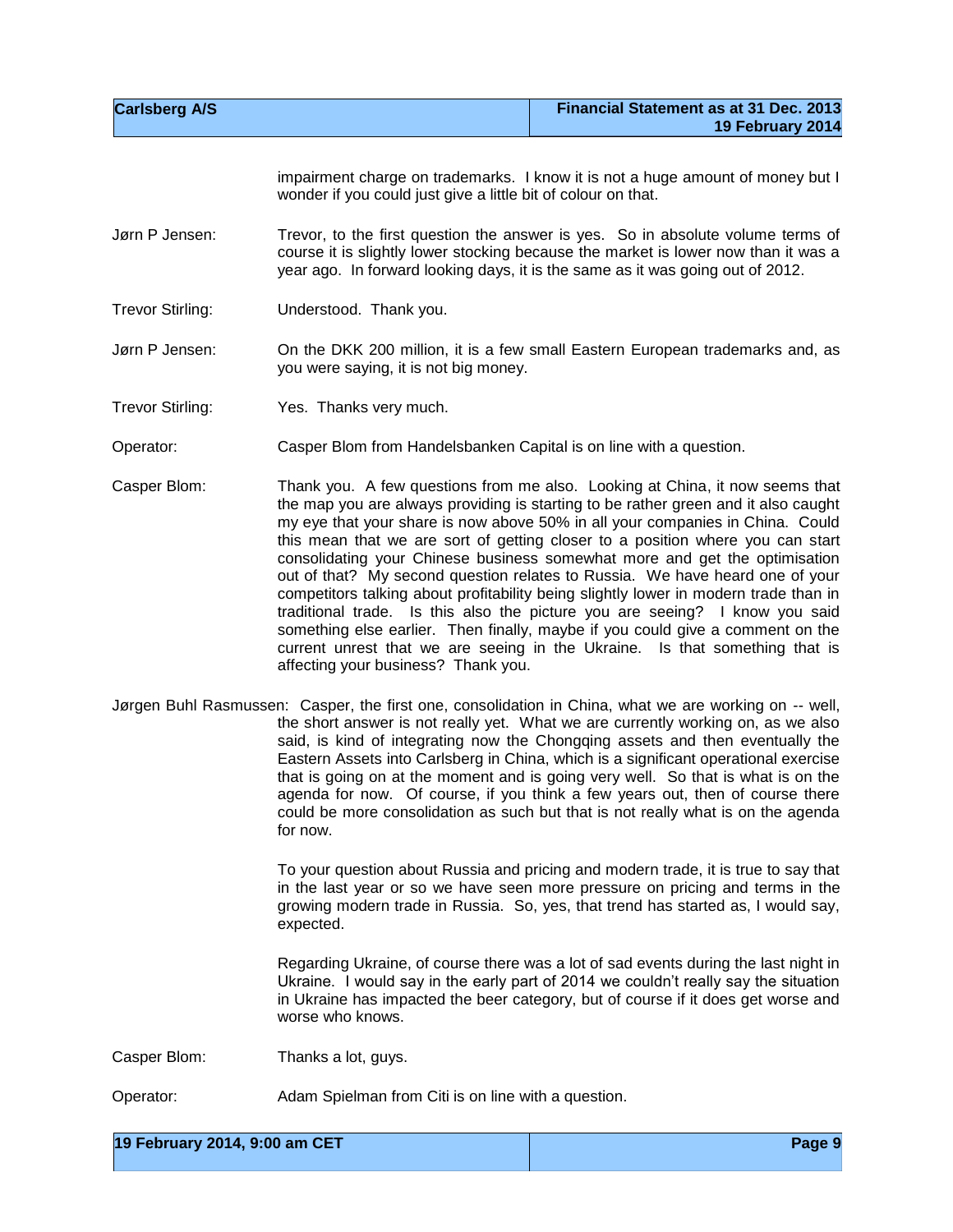| <b>Carlsberg A/S</b> | Financial Statement as at 31 Dec. 2013 |
|----------------------|----------------------------------------|
|                      | 19 February 2014                       |

Adam Spielman: Hello. I hope you can hear me. I have two questions and I think they are related - one backward looking and one forward looking. First of all, if you go back to this time last year you said you were going to do about DKK 10 billion of operating profit and that was based on an assumption about a fairly benign situation in Russia. That assumption turned out to be wrong and yet you still managed to deliver essentially what you said. I am wondering to what extent you really strained yourself on cost savings or whether simply your commercial agenda is now going so strongly that you would have well exceeded your initial thoughts.

> I guess related to that question but looking forward, you are obviously talking about high-single-digit EBIT growth organically going forward. Bearing in mind that you have said that Russian volumes are going to be weak because the market is weak but the European market is still going to be pretty constrained, I am guessing price/mix is not going to accelerate massively. I can't see any particular reason for that. How exactly are you going to or hoping to achieve that organic EBIT growth, which sounds very impressive?

- Jørgen Buhl Rasmussen: If I look back and then Jørn can look forward. If we look back on, let's say, the 10 billion and what we guided in the early part of the year, I think what we are saying in general we always look at adapting to market conditions and we believe we are good at execution. So when we see our market development in Russia this year and Eastern Europe getting worse than what we expected going into the year, we have to start changing some of our plans, in particular in the back-end of the business, take out costs, adapt to the market environment. I would say where we cut last would be on brand investments, marketing investments, so we can still support the innovations and support growth in terms of growing top line. But, yes, we do take out costs where we can take out costs if the markets go down and that is really what you see being in our numbers for the year when markets are slightly worse than what we expected.
- Jørn P Jensen: You are absolutely right, they are very much related. So it is kind of the same logic looking into 2014 that, yes, of course not a lot net-net to do on the top line in Western Europe but still, as we have talked about for some time now, a lot still to be done on costs. In Eastern Europe, of course, it is a mix of the two. Where we have the opportunities on price/mix, of course it is much better than in Western Europe.
- Adam Spielman: Again, just to sort of follow up on that, in some previous quarters I got the impression you have really taken all the costs out you possibly can but it sounds as if it wasn't quite as aggressive as that in Russia in 2013. I guess you are saying you can still achieve the same sort of cost-cutting programme in 2014 as well. Is that a fair summary of what you are saying?
- Jørn P Jensen: It is in general that in Europe in total, there is no doubt that we think we can be more efficient, more effective in the whole business model, so to speak, than what we are at the moment. Of course, if you take costs out in one quarter then you don't get the full impact necessarily in that quarter but you will have it in the coming quarters as well. So, yes, we can definitely become more efficient or effective in all of Europe.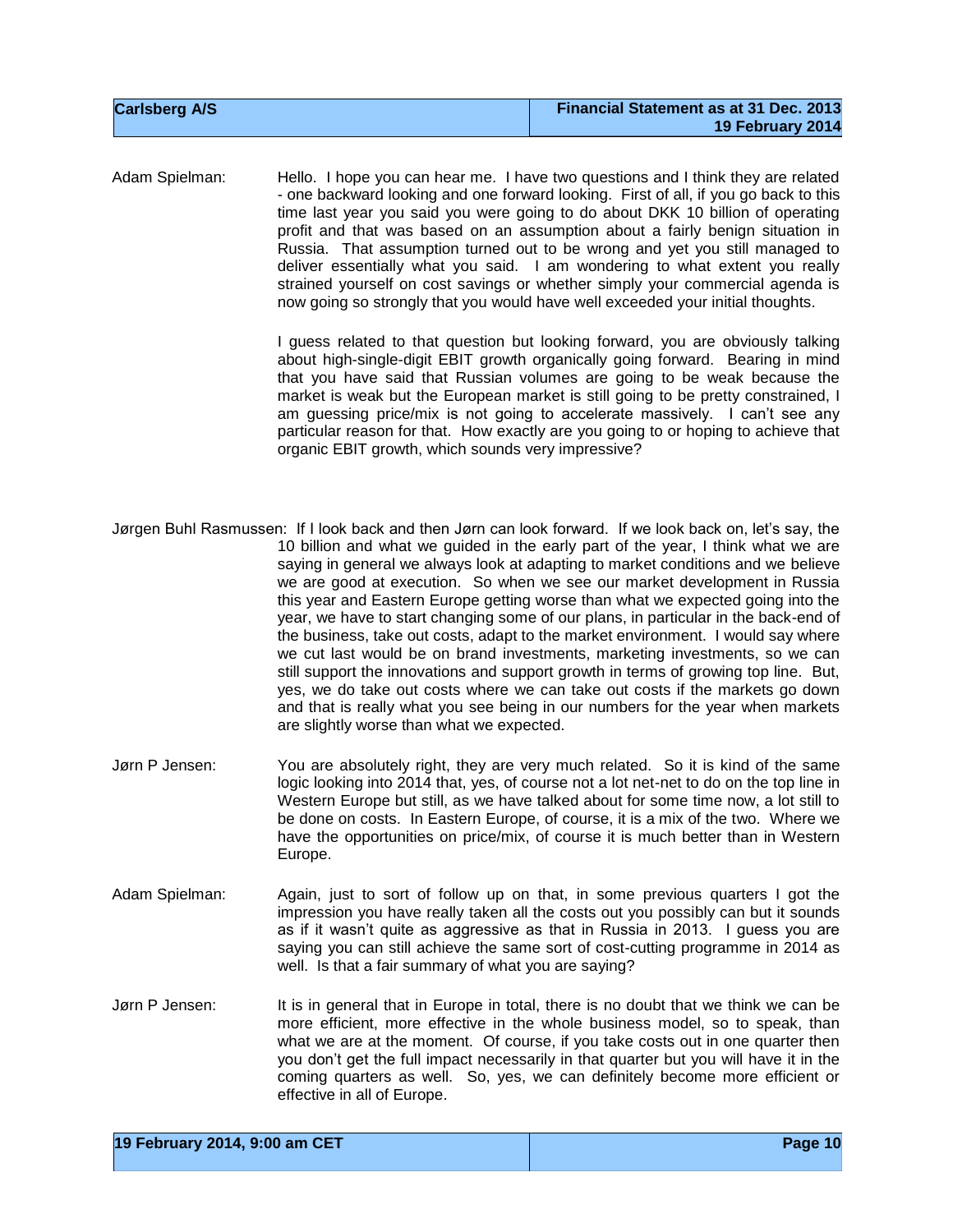| <b>Carlsberg A/S</b> | Financial Statement as at 31 Dec. 2013 |
|----------------------|----------------------------------------|
|                      | 19 February 2014                       |

Adam Spielman: Thank you.

Operator: Søren Samsøe from SEB is on line with a question.

Søren Samsøe: Good morning. Just a question regarding France. If you could just give us the market development in Q4 and also maybe elaborate a little bit if you think that the excise duty has now been absorbed by the consumer so we can start to see some growth again in the French market. Secondly, on the cost development, you say your COGS is going to be flattish. I maybe had expected the COGS to come down, but is this due to rising packaging costs and lower malt costs? If you give more details on that, what is the explanation? Thank you.

Jørgen Buhl Rasmussen: Market development in Q4 is very similar to what you see for the full year, so the kind of 3%, 4% decline, and some of that is driven by the price increases we had to take going into the year.

- Jørn P Jensen: When it comes to COGS, then it is definitely so that it differs a bit from region to region and that there is different developments in the different subcategories within COGS. So there is especially one that is coming down and there are other subcategories within COGS where you see kind of normal inflation, for instance within packaging. That is what net-net leads to this flattish COGS development in organic terms.
- Søren Samsøe: Okay. Then a question regarding excise duties more in general. We just saw Vietnam coming out with a proposal to raise excise duties quite a lot. Are there any other markets where you see similar trends, except of course Russia where it is an ongoing thing?
- Jørgen Buhl Rasmussen: I think the picture is mixed. Again bear in mind when you look back we have seen some markets going down, even like UK or Denmark going down, and a number of markets going up. So it is a mixed picture and we don't have any kind of clear signs of some markets planning a significant duty increase at the moment. So I would say it is mixed and probably business as usual you can say when we look at duty, increases in duty, increases trends.
- Søren Samsøe: Okay. Thank you.
- Operator: Philip Morrisey from Berenberg is on line with a question.
- Philip Morrisey: Good morning. Thank you. Could I ask first on Western Europe, you have performed well in terms of price/mix this year, plus 3%, and I wonder whether you felt that was sustainable, not withstanding the rather more benign cost environment that you are clearly facing in 2014? Secondly, please, I wondered if you could remind us what percentage of your Russian volumes are sold through the modern trade and how you expect that number to evolve over the course of the next several years. Thank you.
- Jørgen Buhl Rasmussen: To Western Europe, yes, we did have strong performance on price and mix and a lot of that is driven through value management, which we often refer to, and I would say in general our ability to execute where we believe we are getting better and better as an organisation. I would say if you look forward don't

| 19 February 2014, 9:00 am CET | Page 11 |
|-------------------------------|---------|
|-------------------------------|---------|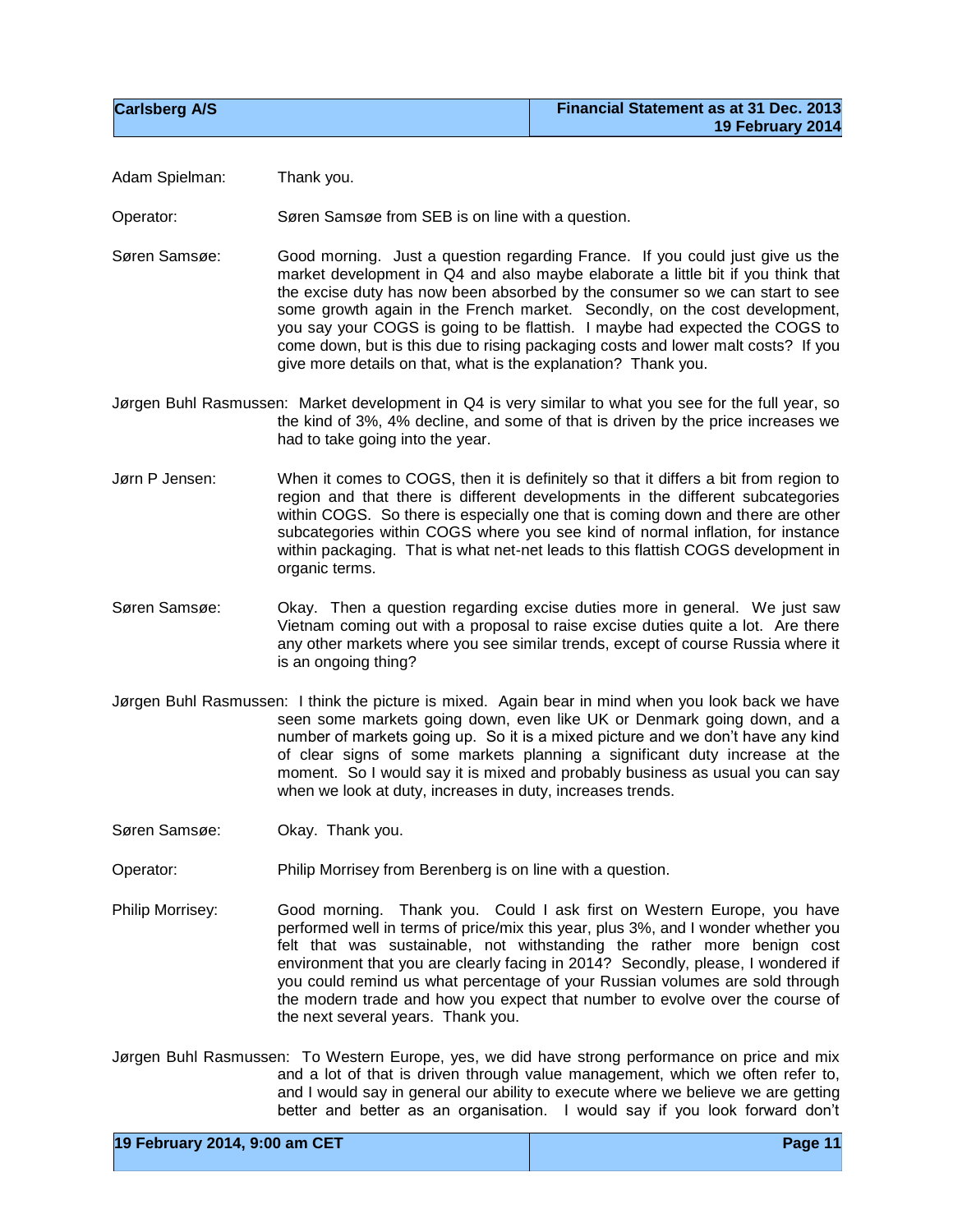| <b>Carlsberg A/S</b> | Financial Statement as at 31 Dec. 2013 |
|----------------------|----------------------------------------|
|                      | 19 February 2014                       |

assume we can always get to 3% and we have said many times low-single-digit, very low-single-digit benefit from price/mix in Western Europe is probably a good average assumption in that kind of environment.

On Russia and the modern trade, you could take of the total market, so including the on-trade, about one-third would be modern trade or a little less than one-third would be modern trade. We would assume that to grow and keep growing in terms of taking a higher and higher share of total market, but remember traditional trade is still a very significant part of the total market.

Philip Morrisey: I am sorry, just to clarify. The one-third modern trade exposure, that number applies to yourself as well as to the market, because I believe you under-index modern trade?

- Jørgen Buhl Rasmussen: We are more or less the same. In terms of split between traditional trade and modern trade we are not that different but, you are right, we have a slightly higher share in traditional trade than modern trade. At the same time, we do believe, being the market leader, the more modern trade kind of becomes, let's say, open to work with category management and some of those disciplines, we should definitely be able to get our fair share also in modern trade and therefore over time get a higher share in modern trade as well.
- Philip Morrisey: That's great. Thanks very much.

Operator: Nik Oliver from Merrill Lynch is on line with a question.

- Nik Oliver: Morning, guys. Just coming back to the East European price/mix, could you break out the 4Q and full year price and mix components for us and give us some thoughts on how you see mix developing into 2014? I guess the big drag that we saw in 2013 shouldn't reoccur in 2014.
- Jørn P Jensen: We could but we will not break it up into price and mix, but of course channel mix is negative, and also we have not seen the same positive mix within portfolio as we have seen in the past. So it is more pricing, significantly more pricing than mix in 2013, but we won't break it up.
- Nik Oliver: Okay, but I guess would it be fair to say that mix should be better year-on-year or less of a negative drag than it was in 2013?

Jørn P Jensen: You are right.

- Nik Oliver: Okay. Thanks. So I guess just to follow up then, if we have got sort of a better mix, pricing looking quite solid, you have talked about annualising some of the cost saves from last year in Eastern Europe and then with input costs broadly flat, we should be able to get some decent margin expansion through Eastern Europe even with your low-single-digit volume assumption for the market. Would that be fair?
- Jørn P Jensen: Be careful, first of all, mix when we are saying it would be more positive than 2013, mix was not positive in 2013 as such on average. It was more driven by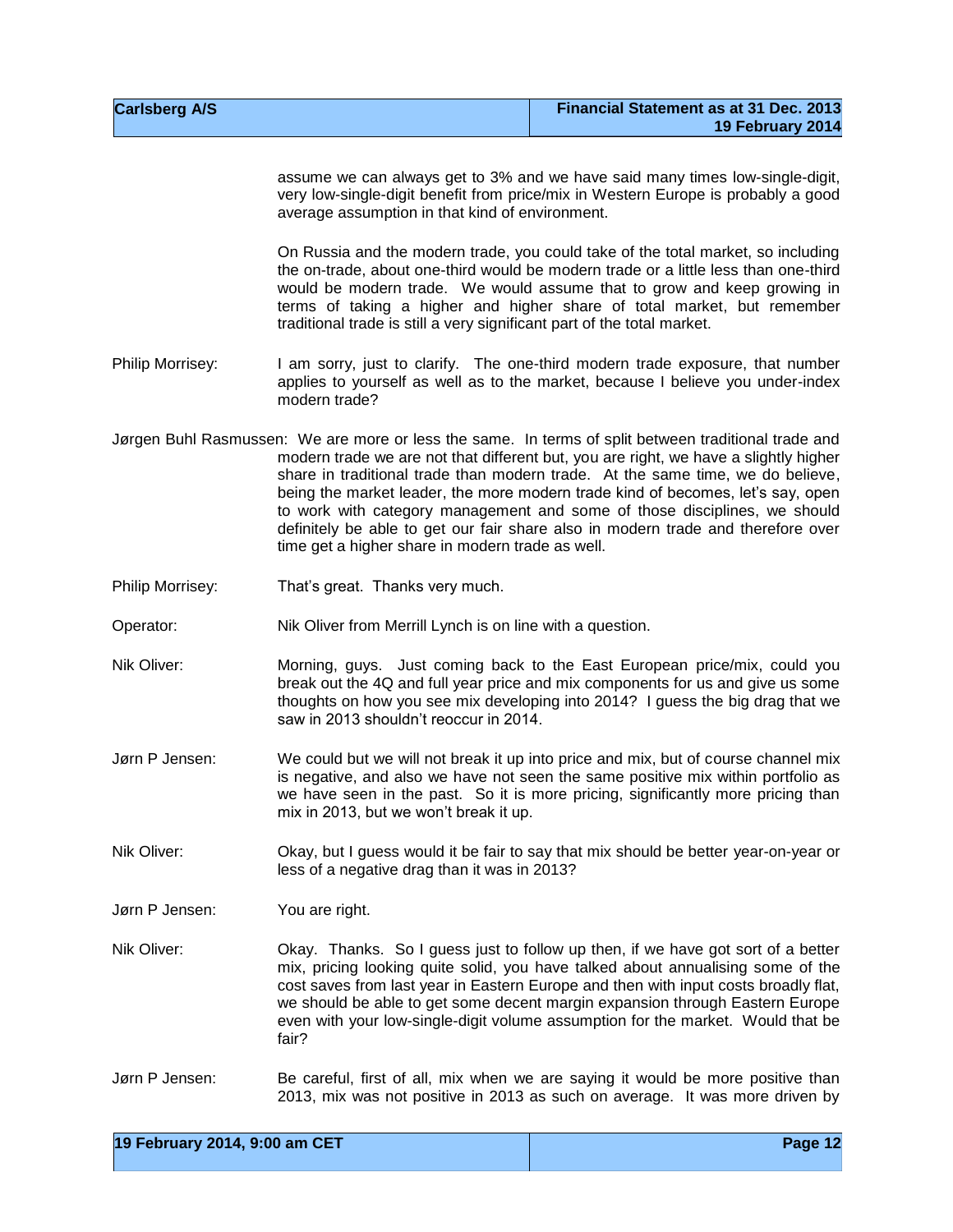| <b>Carlsberg A/S</b> | Financial Statement as at 31 Dec. 2013 |
|----------------------|----------------------------------------|
|                      | 19 February 2014                       |

pricing, so don't assume suddenly mix will be very positive for 2014. We are just saying it is better in 2014 than in 2013.

On the cost and the efficiency we take out, as Jørgen said earlier, yes, across Europe we can still be a lot more efficient. But also in Q4 or in the latter part of the year, because we saw volume development being quite negative compared to what we expected earlier, don't assume everything we take out in the second half can kind of be repeated for ever going forward. Some of it will be more like oneoffs we can take out for the short-term benefit. A lot of it is kind of making the whole organisation more efficient, but I would say be careful just saying mix would be very positive and all efficiencies we took out in Q4 we can carry forward.

Nik Oliver: Okay. That is clear. Thanks for that.

Operator: Hans Gregersen from Nordea is on line with a question.

- Hans Gregersen: Good morning. Going back to COGS, there was some comment about the various components, let's say malt and packaging impact for 2014. Can you give an indication -- if we look back to 2013 we have seen quite substantial price falls in aluminium. Have the COGS for you in 2014 been broadly in line with the market development on aluminium or do you have some hedging impact that will delay the various impacts? That is the first question. Second question, if we look at Russia, you guide single digit growth. What is the assumptions behind that? Is that entirely macroeconomics or other things? Then two small household questions. Russian price increases specifically in Q4 and if you can say what the value of market share was in 2013. Thank you.
- Jørn P Jensen: As always when it comes to hedging policies, so to speak, then we are trying to be cautious and prudent and hedge during the year for the following year when we think it makes sense to do so. We are well hedged, have good visibility on the different components in COGS for 2014. As I said before, we don't intend to break it down per COGS category or per region but talk about this as Group averages and, as said before, with variations between the different subcategories.

Jørgen Buhl Rasmussen: On the Russian markets, I think you said low-single-digit growth.

Hans Gregersen: Sorry, decline, yes.

Jørgen Buhl Rasmussen: Yes, decline. A lot of that, of course, would reflect what we see in general in the macroeconomy and consumer sentiment and the same if we look at 2013. More than two-thirds of the decline, according to our modelling, would be due to the outlet closures and then a small decline based on macroeconomy. So that is kind of supporting what we are saying for 2014: low-single-digit decline for total markets.

> Your last question on market share and volume and value. Market share, as we say in our release, we are up more in value share than we are in volume share,

| 19 February 2014, 9:00 am CET | Page 13 |
|-------------------------------|---------|
|-------------------------------|---------|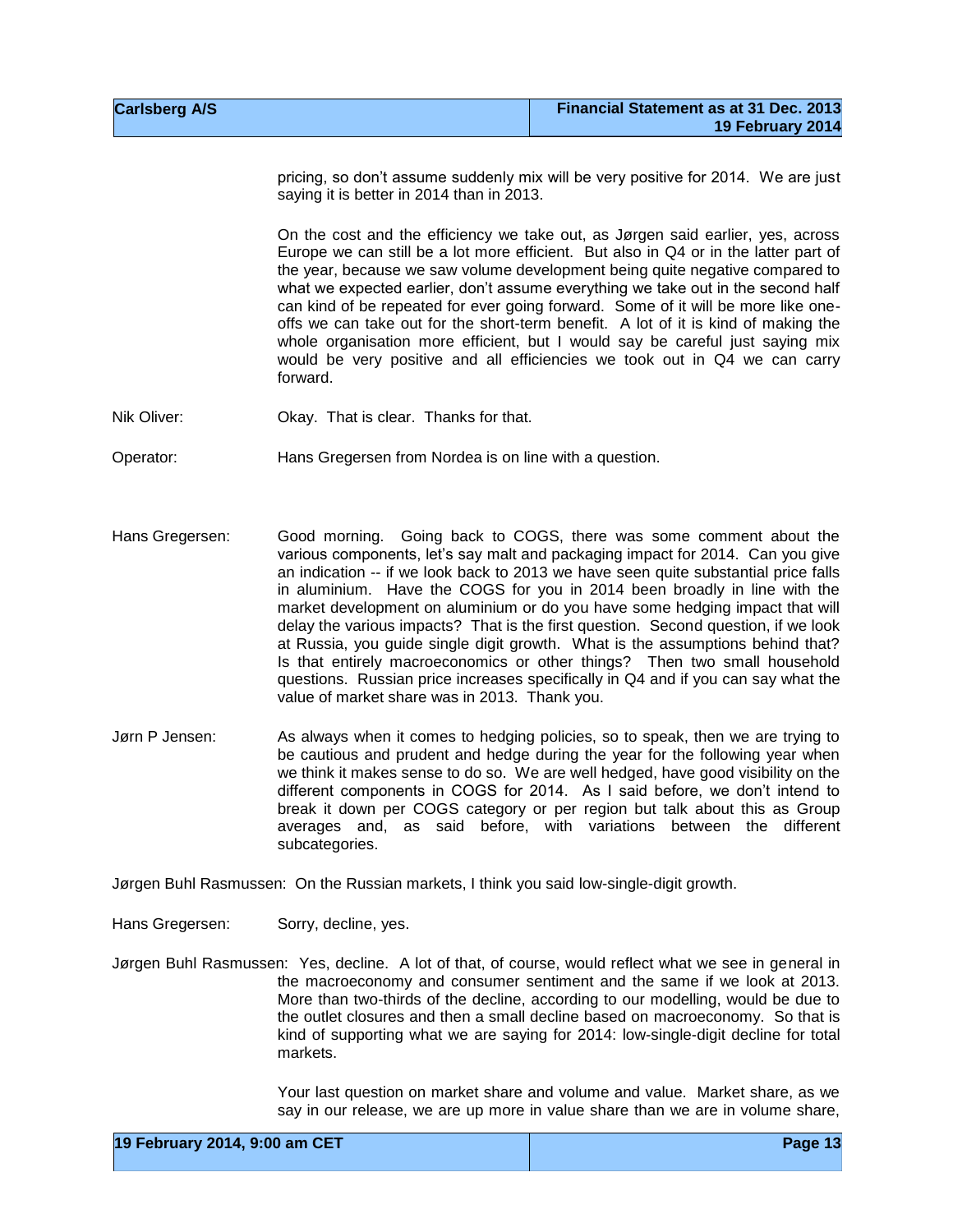| <b>Carlsberg A/S</b> | Financial Statement as at 31 Dec. 2013 |
|----------------------|----------------------------------------|
|                      | 19 February 2014                       |

so again, as we have said for the last many, many years, we balance volume and value. When we look at what we do in Russia, that is also the plan going forward. We don't want to start quoting specific value share numbers as well, but value is up more than volume share and value share is getting very close to our volume share for the first time.

- Hans Gregersen: And the price increase in Q4?
- Jørgen Buhl Rasmussen: As I said, if you look at pricing for the year we don't want to split up again pricing by quarter and mix by quarter in terms of consumer price. If you take for the year, consumer price was up by 10%-11% for us and very much in line with the category.
- Hans Gregersen: Thank you.
- Operator: Olivier Nicolai from UBS is on line with a question.
- Olivier Nicolai: Good morning. I've got three questions, please. First of all, could you please comment on current trading in Russia and if you see any benefit from the Olympics? The second question is, looking at your market share and actually looking at the others, the others took quite a lot of share and if I look back over the last three or four years they probably took 500 bps of share. Do you expect this to continue and is it because they are overweight on the modern trade segment? If you could explain how you have managed out there from the other big players. Lastly, if I look at page 34 of your press release, I get the feeling that other currencies in terms of your net financial debt is around 15% of your total debt. How much of that is Russian rouble, please? Thank you.
- Jørgen Buhl Rasmussen: Thanks, Olivier. As you would expect, I don't want to talk about current trading environment but what I can say about the Olympics is it did benefit, I would say, 2013 because we activated Sochi Olympics very early in the year with a lot of logos and designs on our packaging and primary packaging. So we did benefit from the Olympics, and the Olympics in Russia is less about the two weeks it is actually taking place. It is much more about how we can support the brand image and brand equity by using that franchise for a long period of time.

On the other brand category when we talk market share, as we have said several times, it is a lot of small brands, a couple of slightly bigger ones like Mospivo would be in there and Ochakova; Mospivo would have maybe 3, 3.5 share points of the 20-21% market share. But it is generally a lot of small brands being very strong in their local cities or regions and they play a lot on the kind of Soviet style and old Soviet times. We believe it is certainly peaking and can't see this just keep going up and up. Also we believe the strength in terms of trade between modern trade and traditional trade will also make it more challenging for the other category over time. Of course we are also, as Baltika, taking some initiatives where we launch some local brands being also more kind of Soviet-style-linked.

Jørn P Jensen: Olivier, the question to page 34, I understood it as a question around how much of the 36.5 billion net financial debt is in roubles. Is that correct?

| 19 February 2014, 9:00 am CET | Page 14 |
|-------------------------------|---------|
|-------------------------------|---------|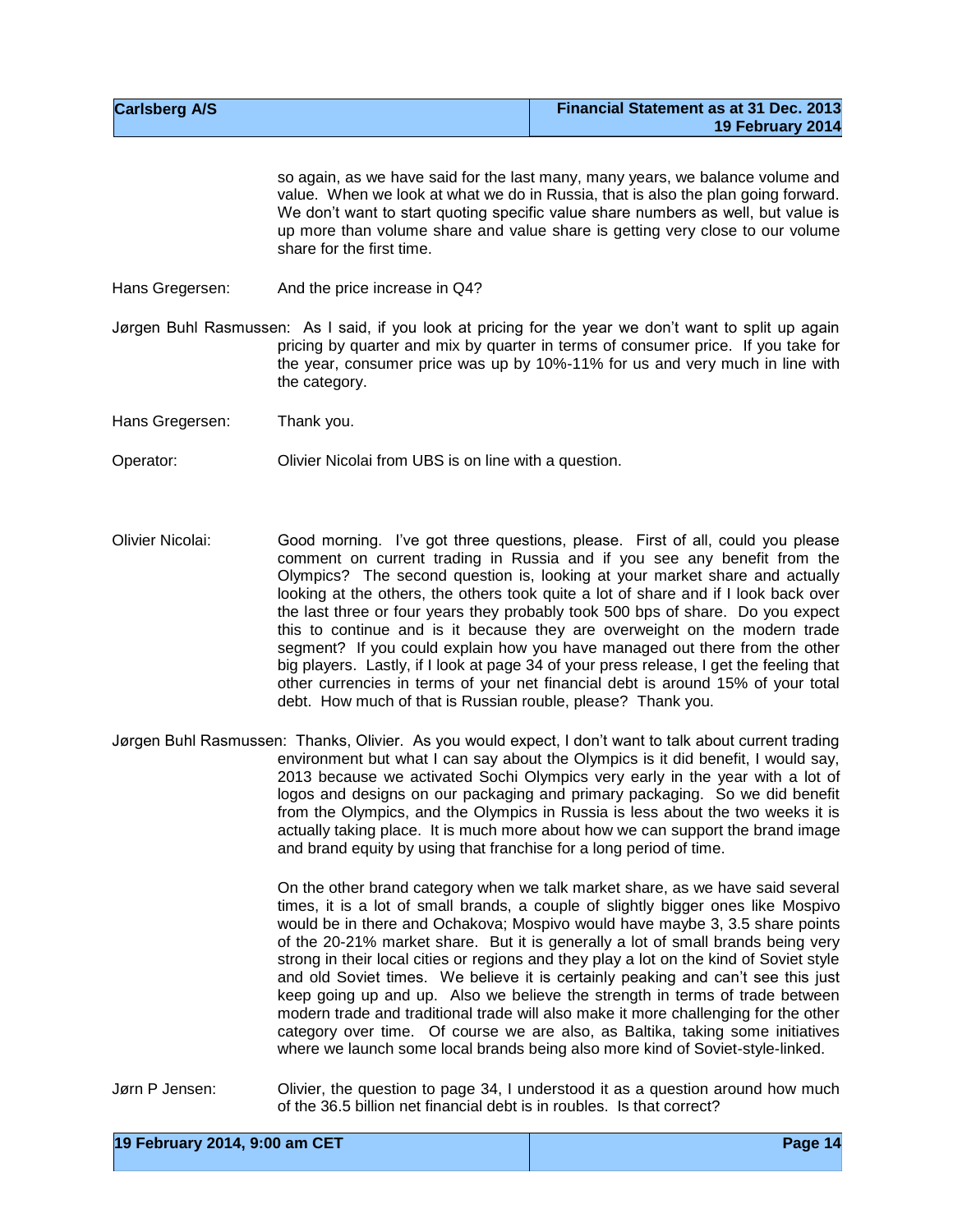| Olivier Nicolai: | Yes, that is correct.                                                                                                                                                                                                                                                                                                                                                                                                                                                                                                                                           |
|------------------|-----------------------------------------------------------------------------------------------------------------------------------------------------------------------------------------------------------------------------------------------------------------------------------------------------------------------------------------------------------------------------------------------------------------------------------------------------------------------------------------------------------------------------------------------------------------|
| Jørn P Jensen:   | Good, and the answer is zero.                                                                                                                                                                                                                                                                                                                                                                                                                                                                                                                                   |
| Olivier Nicolai: | Okay. Thank you very much.                                                                                                                                                                                                                                                                                                                                                                                                                                                                                                                                      |
| Operator:        | Andrew Holland from Societe Generale is on line with a question.                                                                                                                                                                                                                                                                                                                                                                                                                                                                                                |
| Andrew Holland:  | Yes, hi. A couple of questions on your margins. Firstly, on Asia you said that the<br>addition of Chongqing is going to dilute the Asian margin. Can you give us any<br>kind of split between your sales in China and the rest of Asia just to give us an<br>idea of how that splits? You may be less inclined to give an idea of the relative<br>margins of those two areas. Then secondly, coming back to the margins in<br>Russia, did you get much of a help from lower raw materials on the margin in<br>2013 in Russia and is there more to come in 2014? |
| Jørn P Jensen:   | Andrew, Asian margins, to cut it short, the impact from Chongqing and the<br>Eastern Assets will more or less -- in itself and notwithstanding all the other things<br>we are doing to increase it, that will reduce the Asian region margin with around<br>400 basis points. When it comes to Eastern Europe and Q4, no, the impact from<br>lower COGS, so to speak, in Q4 was very minimal.                                                                                                                                                                   |
| Andrew Holland:  | Not just for Q4. I was thinking of the whole of 2013.                                                                                                                                                                                                                                                                                                                                                                                                                                                                                                           |
| Jørn P Jensen:   | The same answer.                                                                                                                                                                                                                                                                                                                                                                                                                                                                                                                                                |
| Andrew Holland:  | Just to go back and remind myself that three years ago you had this enormous<br>cut in your margin because of the failure of the barley crop and we have still been<br>looking for some recovery from that. Are you saying that that is just not really<br>happening?                                                                                                                                                                                                                                                                                           |
| Jørn P Jensen:   | No, that we are not saying. What we are saying is that on Group as an average<br>COGS organically is expected to be flattish and then of course there is movement<br>within the different subcategories. Some of the obvious ones are going down and<br>others, for instance packaging and materials, with kind of normal global inflation<br>are going up.                                                                                                                                                                                                     |
| Andrew Holland:  | So we could assume that agricultural inputs in Russia are one element of the stuff<br>that is going down?                                                                                                                                                                                                                                                                                                                                                                                                                                                       |
| Jørn P Jensen:   | That is one. You could say agricultural products is one of the elements that goes<br>into the flattish guidance on total COGS organically for the year.                                                                                                                                                                                                                                                                                                                                                                                                         |
| Andrew Holland:  | Okay. Thank you very much.                                                                                                                                                                                                                                                                                                                                                                                                                                                                                                                                      |
| Operator:        | Chris Pitcher from Redburn is on line with a question.                                                                                                                                                                                                                                                                                                                                                                                                                                                                                                          |
| Chris Pitcher:   | Good morning. A couple of questions. Firstly, are you able to give us the<br>percentage of your Russian barley last year that was imported and how much of<br>your cover for 2014 is imported barley? Secondly, have you got any view on the                                                                                                                                                                                                                                                                                                                    |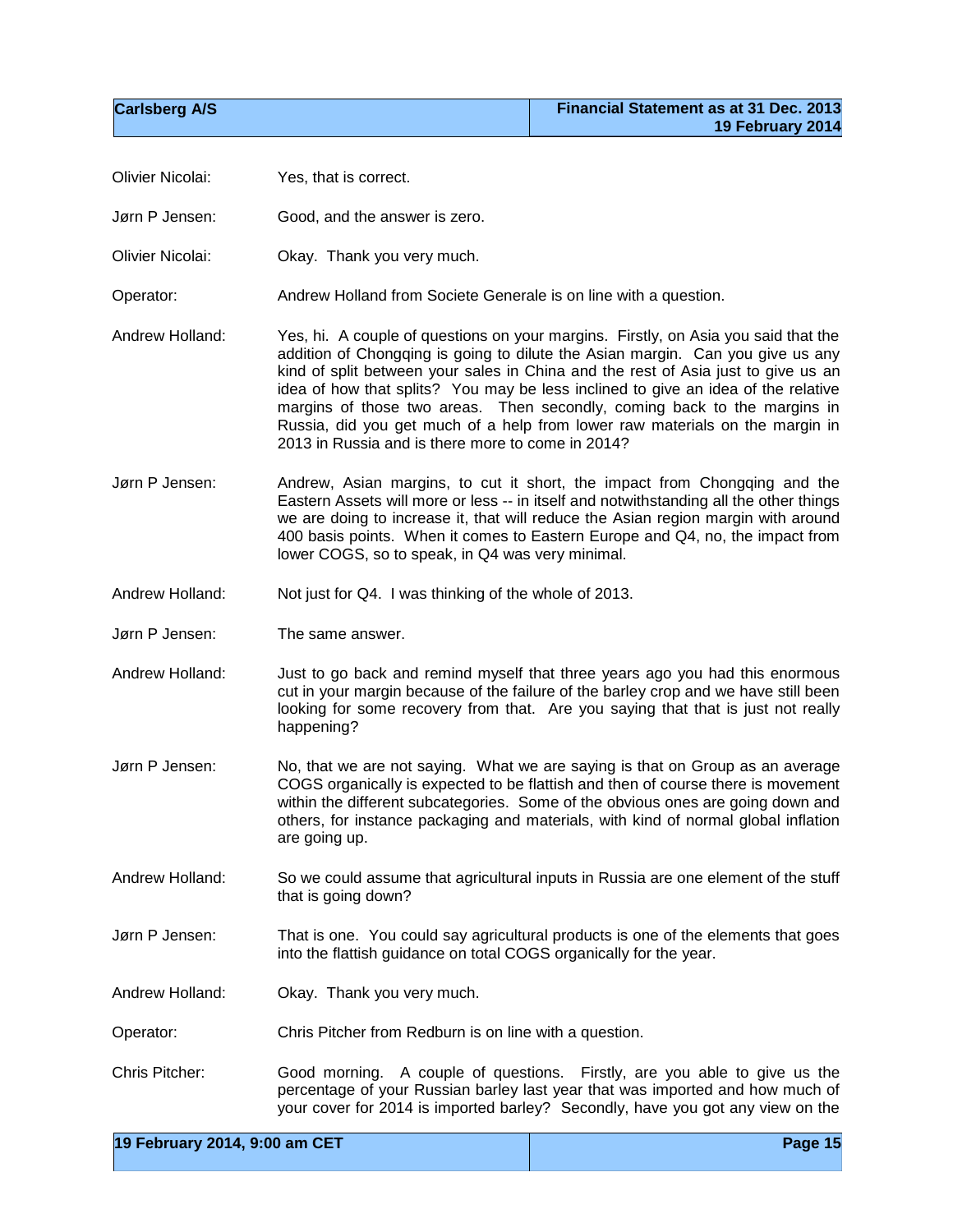| <b>Carlsberg A/S</b> | Financial Statement as at 31 Dec. 2013<br>19 February 2014                                                                                                                                                                                                                                                                                                                                                                                                                                                                                                                                                                                                                                                                                |
|----------------------|-------------------------------------------------------------------------------------------------------------------------------------------------------------------------------------------------------------------------------------------------------------------------------------------------------------------------------------------------------------------------------------------------------------------------------------------------------------------------------------------------------------------------------------------------------------------------------------------------------------------------------------------------------------------------------------------------------------------------------------------|
|                      | impact that the broader smoking ban might have in Russia if it extends to bars?<br>Thirdly, in terms of your guidance outlook specific to currency, it looks that rouble<br>will be accounting for about DKK 700 million impact year-on-year, assuming your<br>49 rate. A few other currencies are marginally weaker. Is that the right sort of<br>700, 800 million figure to be assuming just on the currency impact alone in 2014?<br>Thanks.                                                                                                                                                                                                                                                                                           |
| Jørn P Jensen:       | The first question, we are never very explicit on how we are doing versus others<br>when it comes to imports and those kind of things, but it is definitely fair to say<br>that we will have less imports in 2014 than what we had in 2013. Then just to<br>take the third question, yes, that is more or less what we are talking about, that<br>the 49 will be the average exchange rate for 2014.                                                                                                                                                                                                                                                                                                                                      |
| Chris Pitcher:       | So rouble about 700 million plus another 100 for other currencies?                                                                                                                                                                                                                                                                                                                                                                                                                                                                                                                                                                                                                                                                        |
| Jørn P Jensen:       | Give or take. Now I think you are a little conservative but in ballpark that is what<br>we are talking about.                                                                                                                                                                                                                                                                                                                                                                                                                                                                                                                                                                                                                             |
|                      | Jørgen Buhl Rasmussen: To your smoking ban question, it will have very limited impact. I think as you<br>know, on-trade is very small in Russia, just below 10%, so we don't see that<br>having significant impact.                                                                                                                                                                                                                                                                                                                                                                                                                                                                                                                       |
| Chris Pitcher:       | Thank you. Sorry, one final question. Maybe I missed it earlier in the call but you<br>said cost of debt will be flat year-on-year but I haven't picked up what the<br>percentage, the average was for the full year. I might have missed that. Sorry.                                                                                                                                                                                                                                                                                                                                                                                                                                                                                    |
| Jørn P Jensen:       | That is because we haven't said it, so you didn't miss anything. We are saying<br>all-in coupon on average debt for 2013 is what it will be prudent to assume for<br>2014.                                                                                                                                                                                                                                                                                                                                                                                                                                                                                                                                                                |
| Chris Pitcher:       | Okey-doke. Thanks.                                                                                                                                                                                                                                                                                                                                                                                                                                                                                                                                                                                                                                                                                                                        |
| Operator:            | Frans Hoyer from Jyske Bank is on line with a question.                                                                                                                                                                                                                                                                                                                                                                                                                                                                                                                                                                                                                                                                                   |
| Frans Hoyer:         | Good morning. I just wanted to be 100% clear, as the volumes migrate in Russia<br>from traditional to modern trade, as you take 100 litres and move from one<br>channel to the next, what does that do to your EBIT per hectolitre in Russia? Is it<br>a positive factor or a negative factor for you?                                                                                                                                                                                                                                                                                                                                                                                                                                    |
|                      | Jørgen Buhl Rasmussen: Frans, I cannot give you specific numbers. That is talking about customer<br>terms if we start talking about being very specific here but, as I said earlier, we<br>see more pressure in modern trade on pricing than what we saw a year ago. So<br>you can assume it is not positive, it is negative if it moves into modern trade, but<br>then we would also say modern trade has many other pluses in terms of ability to<br>really market the category. As a market leader you can start doing all the<br>exciting stuff, category management, value management in a very different way.<br>So modern trade should be good for the beer category over time, but I can't give<br>you any percent on difference. |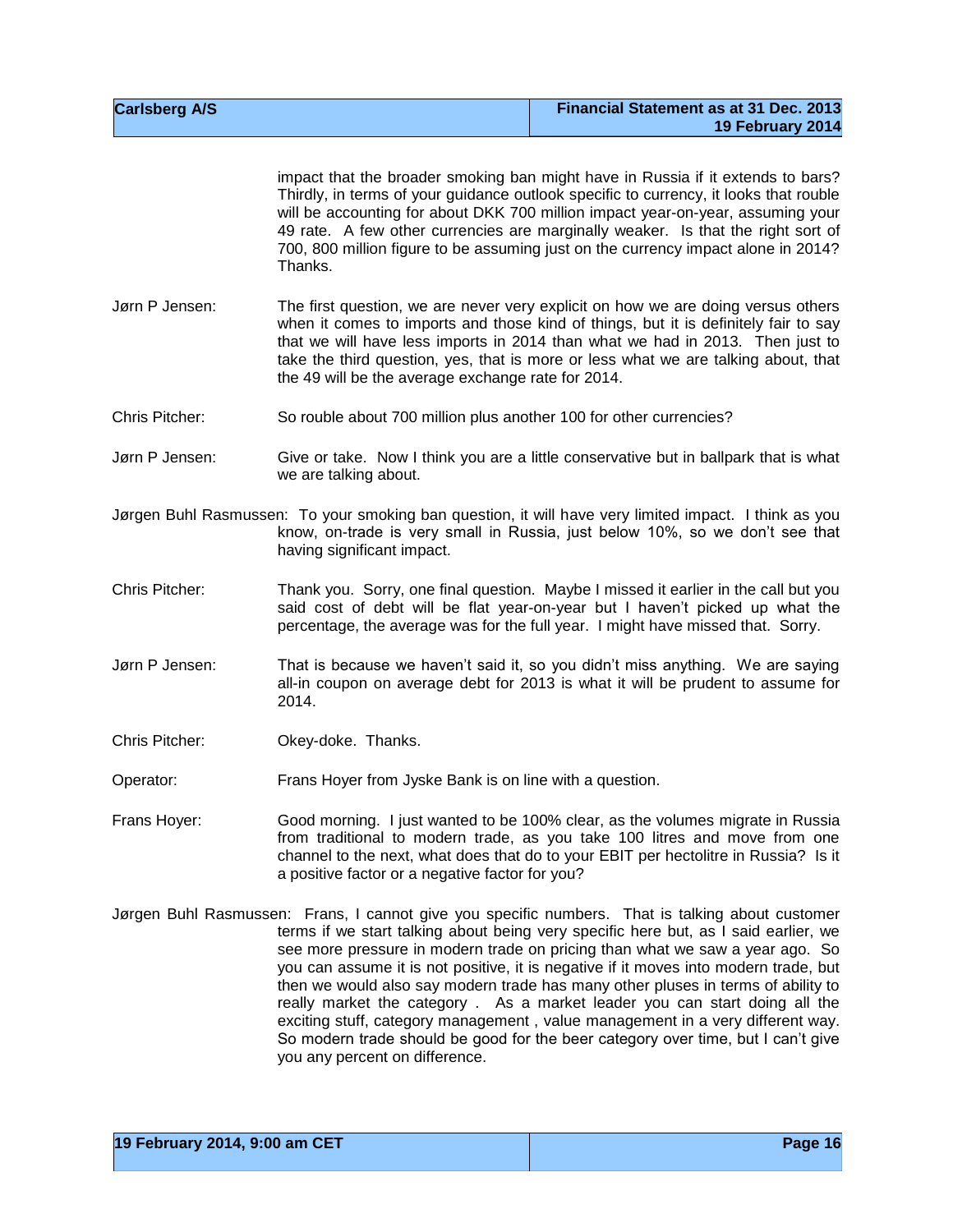| <b>Carlsberg A/S</b> | Financial Statement as at 31 Dec. 2013 |
|----------------------|----------------------------------------|
|                      | 19 February 2014                       |

Frans Hoyer: I understand the point about the pressure that they are putting on you but you also presumably have lower costs in servicing them, easier to service them with regard to fewer drop-off points and so on.

Jørgen Buhl Rasmussen: There are lots of factors playing a role here and you are right, but that would be again -- can't start talking about customer terms by customer. You can make too many specific comments here.

- Frans Hoyer: Okay. We were talking about pricing and mix. In terms of promotional activity in the Russian market, what is happening? Where do you see that going in the year 2014?
- Jørgen Buhl Rasmussen: I would say more of the same as in 2013. We only had one year where it was really aggressive on price and promotion and that was in 2011. Since, I would say it is competitive but it is what we should expect and, as we have seen in 2013, we expect more of the same in 2014.
- Frans Hoyer: Thank you very much.

Jørgen Buhl Rasmussen: One last question and I think then we have to close the call.

- Operator: Michael Vitfell from ABG Sundal Collier is on line with today's last question.
- Michael Vitfell: First, can you talk a little bit about -- put a few comments on seasonality in terms of the Russian market decline that you are expecting for this year? Talking about the limited stocking up you saw ahead of 1 January, are we going to see -- we are seeing clumps(?) in the first couple of months so if you talk a bit about seasonality. My second question goes to Western Europe and the BSP1 cost savings. Am I right in thinking that you have just increased implementation costs by 50 million for 2014? Why is this? Then secondly, are you putting any other markets than the UK on the platform in 2014 and when is that? Thank you.
- Jørgen Buhl Rasmussen: On your question about seasonality, I am not sure exactly what you are looking for here, Michael. First of all, I don't know if you've got that right. In terms of forward number of days inventory, we have the same stocking end of 2013 as we had end of 2012 but because of market decline, as Jørn explained earlier, the actual number is lower.

On seasonality I don't know what you are after, let's say, apart from Q1 of course being a very small quarter and then the big quarters are quarter 2 and quarter 3. Was it anything you wanted about seasonality?

Michael Vitfell: You mentioned most of the decline being due to the weaker macro environment, so that was mainly a second half of 2013 thing. Then I am saying is it a first half 2014 thing that we will see more declines in the Russian market and then perhaps a little bit of relief in the second half as you get easier comps on the macro side of things?